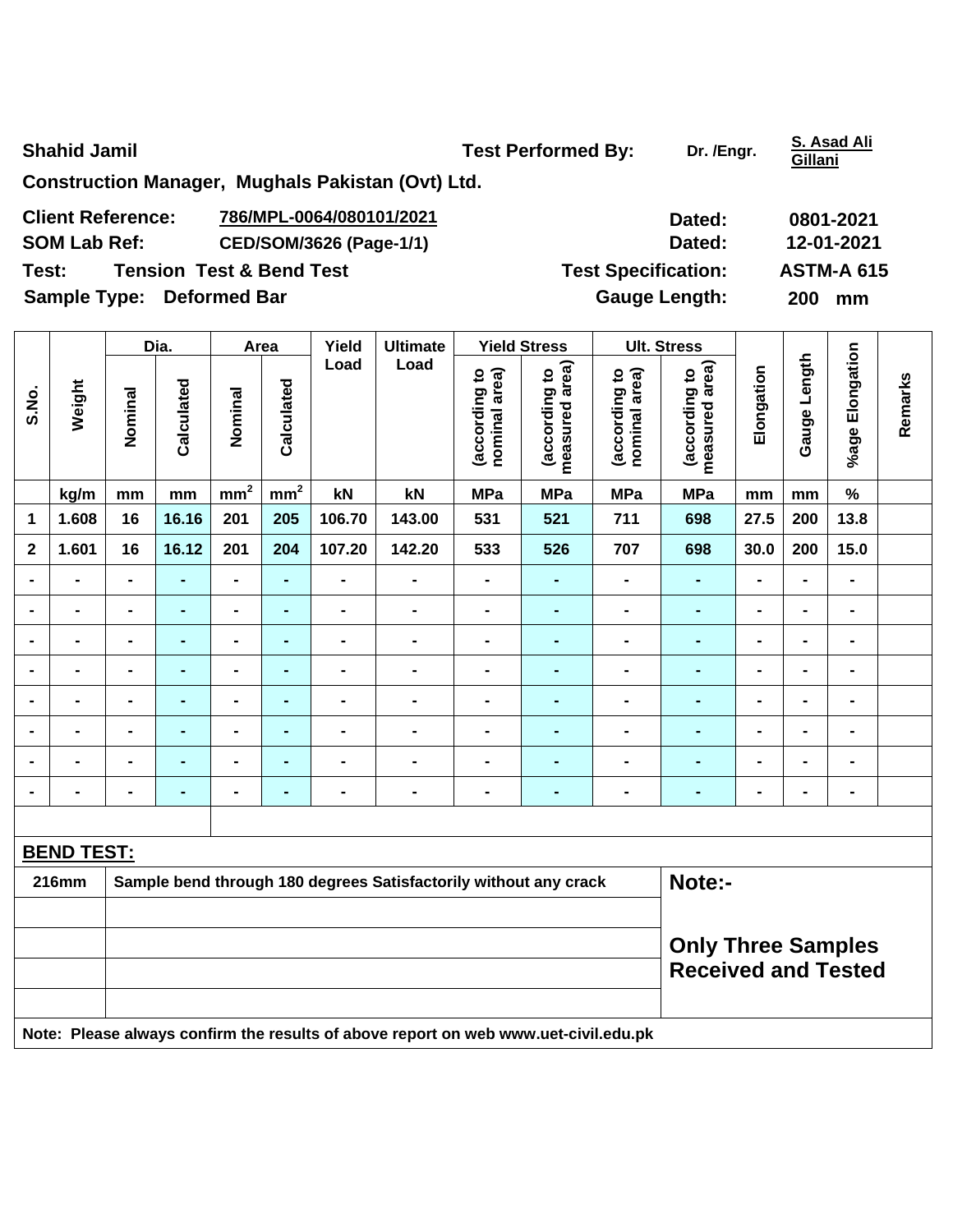**Arfan Nazir Conserverse Exercise 2 and Test Performed By:** Dr. /Engr. **S. Asad Ali 2** 

**Gillani**

**Manager Civil Works, Nishat Mill Ltd, Lahore** 

| <b>Client Reference:</b> | NA/GU/ST/002 | Dated: | 07-01-2021 |
|--------------------------|--------------|--------|------------|
|                          |              |        |            |

SOM Lab Ref: CED/SOM/3627(Page-1/1) Dated: 12-01-2021

Sample Type: Deformed Bar( AFCO Steel) **Gauge Length:** 200 mm

|                |                                                                          |                | Dia.           |                 | Area            | Yield  | <b>Ultimate</b> |                                | <b>Yield Stress</b>             |                                | <b>Ult. Stress</b>                 |                |                 |                 |         |
|----------------|--------------------------------------------------------------------------|----------------|----------------|-----------------|-----------------|--------|-----------------|--------------------------------|---------------------------------|--------------------------------|------------------------------------|----------------|-----------------|-----------------|---------|
| S.No.          | Weight                                                                   | Nominal        | Calculated     | Nominal         | Calculated      | Load   | Load            | nominal area)<br>(according to | measured area)<br>(according to | nominal area)<br>(according to | area)<br>(according to<br>measured | Elongation     | Length<br>Gauge | %age Elongation | Remarks |
|                | kg/m                                                                     | mm             | mm             | mm <sup>2</sup> | mm <sup>2</sup> | kN     | kN              | <b>MPa</b>                     | <b>MPa</b>                      | <b>MPa</b>                     | <b>MPa</b>                         | mm             | mm              | $\%$            |         |
| $\mathbf 1$    | 3.765                                                                    | 25             | 24.72          | 491             | 480             | 288.70 | 398.00          | 588                            | 602                             | 811                            | 830                                | 30.0           | 200             | 15.0            |         |
| 2              | 3.759                                                                    | 25             | 24.69          | 491             | 479             | 289.00 | 390.00          | 589                            | 604                             | 795                            | 815                                | 30.0           | 200             | 15.0            |         |
| 3              | 2.404                                                                    | 20             | 19.75          | 314             | 306             | 158.20 | 218.50          | 504                            | 517                             | 696                            | 714                                | 27.5           | 200             | 13.8            |         |
| 4              | 2.457                                                                    | 20             | 19.96          | 314             | 313             | 152.70 | 210.70          | 486                            | 488                             | 671                            | 674                                | 30.0           | 200             | 15.0            |         |
| 5              | 1.595                                                                    | 16             | 16.08          | 201             | 203             | 113.00 | 140.70          | 562                            | 557                             | 700                            | 693                                | 27.5           | 200             | 13.8            |         |
| 6              | 1.565                                                                    | 16             | 15.93          | 201             | 199             | 116.00 | 142.00          | 577                            | 582                             | 706                            | 713                                | 27.5           | 200             | 13.8            |         |
| $\overline{7}$ | 0.990                                                                    | 12             | 12.67          | 113             | 126             | 70.20  | 95.20           | 621                            | 557                             | 842                            | 755                                | 27.5           | 200             | 13.8            |         |
| 8              | 1.000                                                                    | 12             | 12.74          | 113             | 127             | 67.20  | 92.70           | 594                            | 528                             | 820                            | 728                                | 27.5           | 200             | 13.8            |         |
| $\blacksquare$ |                                                                          | $\blacksquare$ | $\blacksquare$ | $\blacksquare$  | $\blacksquare$  |        |                 | $\blacksquare$                 | ٠                               | $\blacksquare$                 | ٠                                  |                | $\blacksquare$  | $\blacksquare$  |         |
| $\blacksquare$ |                                                                          | $\blacksquare$ | $\blacksquare$ | $\blacksquare$  | $\blacksquare$  |        | $\blacksquare$  | $\blacksquare$                 | ٠                               | $\blacksquare$                 | ٠                                  | $\blacksquare$ | $\blacksquare$  | $\blacksquare$  |         |
|                |                                                                          |                |                |                 |                 |        |                 |                                |                                 |                                |                                    |                |                 |                 |         |
|                | <b>BEND TEST:</b>                                                        |                |                |                 |                 |        |                 |                                |                                 |                                |                                    |                |                 |                 |         |
|                | 25mm<br>Sample bend through 180 degrees Satisfactorily without any crack |                |                |                 |                 |        |                 |                                |                                 | Note:-                         |                                    |                |                 |                 |         |

| 20 <sub>mm</sub> | Sample bend through 180 degrees Satisfactorily without any crack                    |                            |
|------------------|-------------------------------------------------------------------------------------|----------------------------|
| 16mm             | Sample bend through 180 degrees Satisfactorily without any crack                    | <b>Only Twelve Samples</b> |
| 12 <sub>mm</sub> | Sample bend through 180 degrees Satisfactorily without any crack                    | <b>Received and Tested</b> |
|                  |                                                                                     |                            |
|                  | Note: Please always confirm the results of above report on web www.uet-civil.edu.pk |                            |

**Test: Tension and Bend Test Test Specification: ASTM-A 615**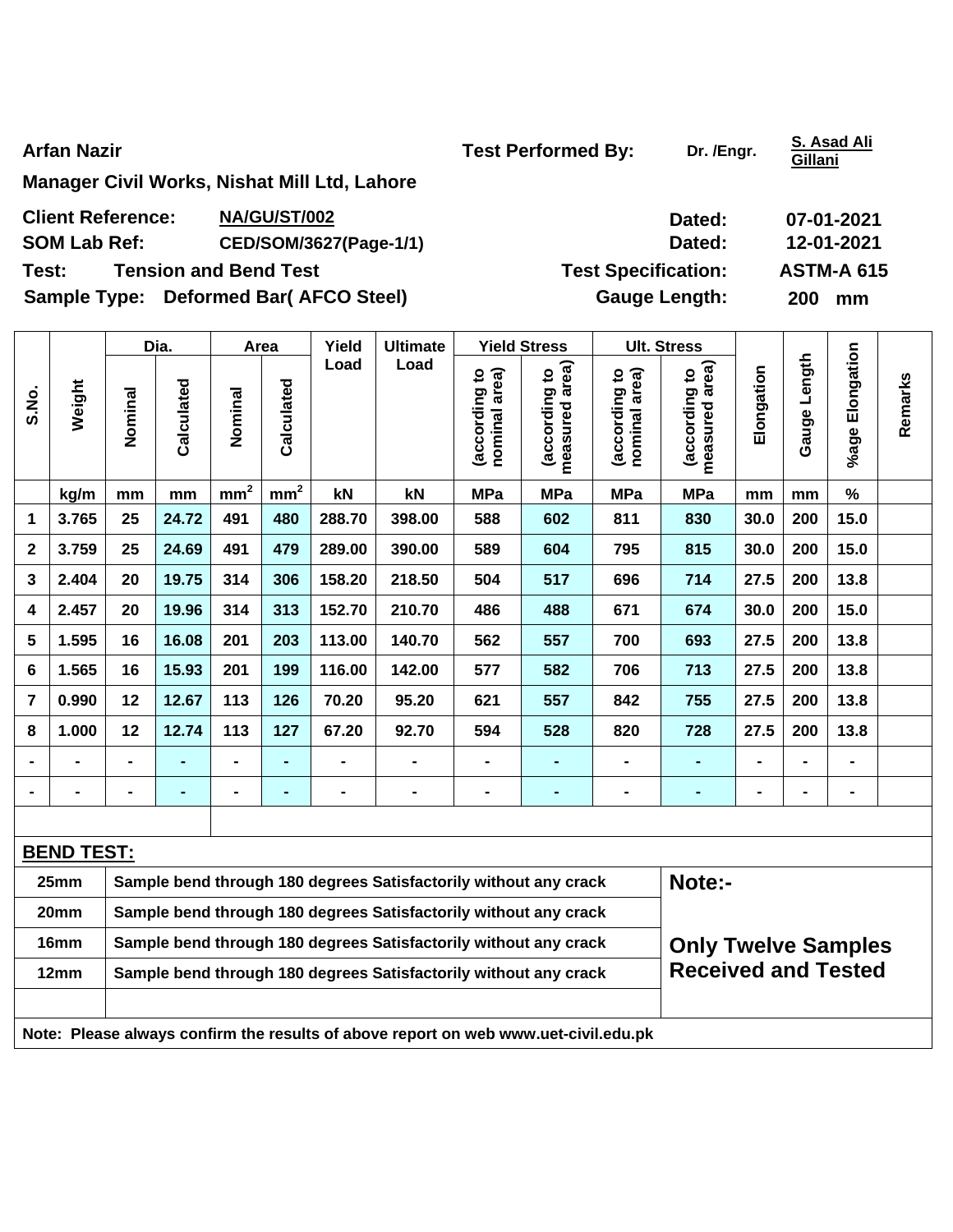**Muhammad Faizan Construction Construction Test Performed By:** Dr. /Engr.

**Gillani**

**Project Engineer, NETRACON Technologies (Pvt) Ltd. Lahore** 

| <b>Client Reference:</b> |            | NTT-HO/FSDW-GS/039                  |                            | Ref:              | 3628(Page-1               |
|--------------------------|------------|-------------------------------------|----------------------------|-------------------|---------------------------|
| Dated:                   | 11-01-2021 |                                     |                            | Dated:            | 12-01-2021                |
| Test:                    |            | <b>Tension Test &amp; Bend Test</b> | <b>Test Specification:</b> | <b>ASTM-A-615</b> | Deformed Bar (Kamran & Fa |

Gauge Length: 8 inch Sample Type:

**SOM Lab Ref: 3628(Page-1/1)** 

**Deformed Bar (Kamran & Fazal Steel)** 

|                |                                                                                     | Dia.           |                | Area            | Yield           | <b>Ultimate</b> |                                                                  | <b>Yield Stress</b>            |                                 | <b>Ult. Stress</b>             |                                                         |                |                |                 |         |
|----------------|-------------------------------------------------------------------------------------|----------------|----------------|-----------------|-----------------|-----------------|------------------------------------------------------------------|--------------------------------|---------------------------------|--------------------------------|---------------------------------------------------------|----------------|----------------|-----------------|---------|
| S.No.          | Weight                                                                              | Nominal        | Calculated     | Nominal         | Calculated      | Load            | Load                                                             | nominal area)<br>(according to | measured area)<br>(according to | nominal area)<br>(according to | measured area)<br>$\overline{\mathbf{c}}$<br>(according | Elongation     | Gauge Length   | %age Elongation | Remarks |
|                | lb/ft                                                                               | $\#$           | in             | in <sup>2</sup> | in <sup>2</sup> | <b>Tons</b>     | <b>Tons</b>                                                      | psi                            | psi                             | psi                            | psi                                                     | in             | in             | $\frac{9}{6}$   |         |
| 1              | 2.676                                                                               | 8              | 1.000          | 0.79            | 0.786           | 29.17           | 37.89                                                            | 81450                          | 81860                           | 105780                         | 106320                                                  | 1.60           | 8.0            | 20.0            | Fazal   |
| $\mathbf 2$    | 2.660                                                                               | 8              | 0.998          | 0.79            | 0.782           | 29.00           | 38.07                                                            | 80960                          | 81790                           | 106290                         | 107380                                                  | 1.60           | 8.0            | 20.0            | Fazal   |
| 3              | 1.528                                                                               | 6              | 0.756          | 0.44            | 0.449           | 18.50           | 22.58                                                            | 92740                          | 90880                           | 113180                         | 110910                                                  | 1.30           | 8.0            | 16.3            | Fazal   |
| 4              | 0.659                                                                               | 4              | 0.497          | 0.20            | 0.194           | 7.24            | 9.68                                                             | 79810                          | 82280                           | 106790                         | 110090                                                  | 1.20           | 8.0            | 15.0            | Kamran  |
| 5              | 0.660                                                                               | 4              | 0.497          | 0.20            | 0.194           | 6.93            | 9.38                                                             | 76440                          | 78800                           | 103420                         | 106620                                                  | 1.50           | 8.0            | 18.8            | Kamran  |
| $\blacksquare$ |                                                                                     | $\blacksquare$ | ٠              | $\blacksquare$  | ÷               | $\blacksquare$  |                                                                  |                                | $\blacksquare$                  | $\blacksquare$                 | $\blacksquare$                                          | $\blacksquare$ | $\blacksquare$ |                 |         |
| $\blacksquare$ |                                                                                     | $\blacksquare$ | ۰              | $\blacksquare$  | $\blacksquare$  | $\blacksquare$  | $\blacksquare$                                                   | $\blacksquare$                 | $\blacksquare$                  | $\blacksquare$                 | $\blacksquare$                                          | $\blacksquare$ | $\blacksquare$ | $\blacksquare$  |         |
| $\blacksquare$ | $\blacksquare$                                                                      | $\blacksquare$ | $\blacksquare$ | $\blacksquare$  | $\blacksquare$  | $\blacksquare$  | $\blacksquare$                                                   | $\blacksquare$                 | $\blacksquare$                  | $\blacksquare$                 | $\blacksquare$                                          | $\blacksquare$ | $\blacksquare$ | $\blacksquare$  |         |
| $\blacksquare$ |                                                                                     | $\blacksquare$ | $\blacksquare$ | $\blacksquare$  | $\blacksquare$  | $\blacksquare$  | $\blacksquare$                                                   | $\blacksquare$                 | $\blacksquare$                  | $\blacksquare$                 |                                                         | $\blacksquare$ | $\blacksquare$ | $\blacksquare$  |         |
|                |                                                                                     |                | $\blacksquare$ | $\blacksquare$  |                 |                 | $\blacksquare$                                                   | $\blacksquare$                 | $\blacksquare$                  | $\blacksquare$                 | $\blacksquare$                                          | $\blacksquare$ | $\blacksquare$ | $\blacksquare$  |         |
|                | <b>Witnessed By:</b>                                                                |                |                |                 |                 |                 | Sohaib Ali, Sub Engineer, NESPAK                                 |                                |                                 |                                |                                                         |                |                |                 |         |
|                | <b>BEND TEST:</b>                                                                   |                |                |                 |                 |                 |                                                                  |                                |                                 |                                |                                                         |                |                |                 |         |
|                | # 8                                                                                 |                |                |                 |                 |                 | Sample bend through 180 degrees Satisfactorily without any crack |                                |                                 |                                | Note:-                                                  |                |                |                 |         |
|                | # 8                                                                                 |                |                |                 |                 |                 | Sample bend through 180 degrees Satisfactorily without any crack |                                |                                 |                                |                                                         |                |                |                 |         |
|                | # 6                                                                                 |                |                |                 |                 |                 | Sample bend through 180 degrees Satisfactorily without any crack |                                |                                 |                                | <b>Only Ten Samples</b>                                 |                |                |                 |         |
|                | #4                                                                                  |                |                |                 |                 |                 | Sample bend through 180 degrees Satisfactorily without any crack |                                |                                 |                                | <b>Received and Tested</b>                              |                |                |                 |         |
|                | #4                                                                                  |                |                |                 |                 |                 | Sample bend through 180 degrees Satisfactorily without any crack |                                |                                 |                                |                                                         |                |                |                 |         |
|                | Note: Please always confirm the results of above report on web www.uet-civil.edu.pk |                |                |                 |                 |                 |                                                                  |                                |                                 |                                |                                                         |                |                |                 |         |

**S. Asad Ali**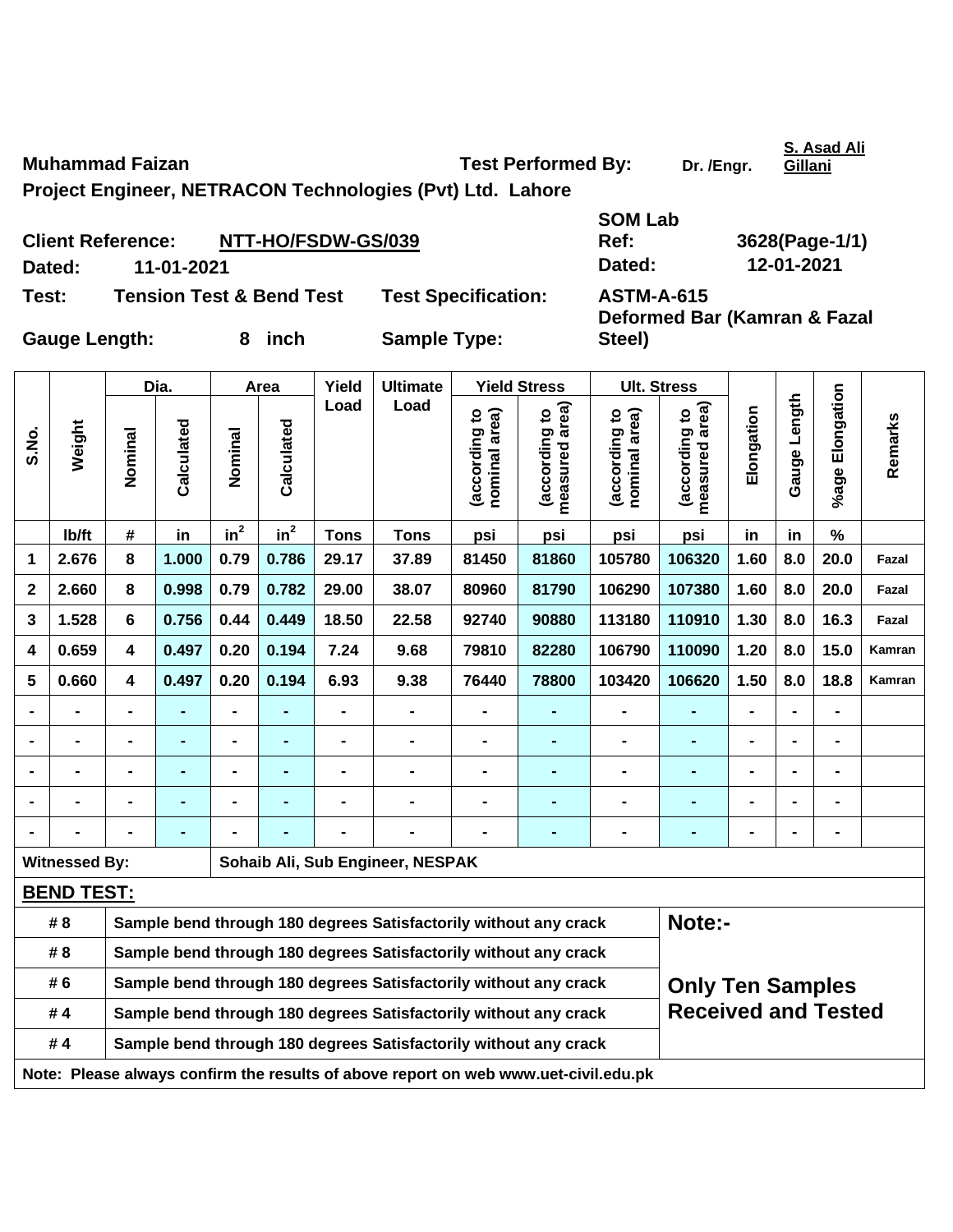Ravi Associates **Test Performed By:** Dr. /Engr.

**S. Asad Ali** 

**Remarks** 

Remarks

**Const. of MRR Site No XII & No 4092 SQN (Chunian at PAF Base, Lahore** 

**Client Reference: nil Dated: 12-01-2021 Dated: 12-01-2021 Test: Tension Test Test Specification: ASTM-A-615** 

**Deformed** 

Dia. | Area | Yield | Ultimate | Yield Stress | Ult. Stress **%age Elongation**  %age Elongation **Gauge Length Load Load**  (according to<br>measured area) Gauge Length **measured area) measured area)**  (according to<br>nominal area) (according to<br>nominal area) (according to<br>measured area) **Elongation nominal area) nominal area) (according to (according to (according to (according to**  Elongation **Weight Calculated Calculated**  Calculated Calculated **Nominal Nominal**  Nominal Nominal  $\mathsf{lb}/\mathsf{ft}$  # in in<sup>2</sup>  $in^2$  **Tons Tons psi psi psi psi in in % 1 2.552 8 0.977 0.79 0.750 17.94 27.75 50090 52760 77460 81600 1.60 8.0 20.0 2 1.469 6 0.742 0.44 0.432 11.48 16.48 57540 58600 82620 84150 1.60 8.0 20.0 3 1.079 5 0.635 0.31 0.317 11.64 14.32 82820 80990 101890 99640 1.40 8.0 17.5 4 0.635 4 0.488 0.20 0.187 4.79 6.90 52840 56510 76100 81390 1.20 8.0 15.0 - - - - - - - - - - - - - - - - - - - - - - - - - - - - - - - - - - - - - - - - - - - - - - - - - - - - - - - - - - - - - - - - - - - - - - - - - - - - - - - - - - - - - - - - - - BEND TEST: --** No Bend test performed Note:-

## **Only Four Samples Received and Tested**

**Note: Please always confirm the results of above report on web www.uet-civil.edu.pk** 

**S.No.** 

**Gauge Length: 8 inch Sample Type:** 

**Bar** 

**SOM Lab** 

**Ref: 3629(Page-1/1)** 

**Gillani**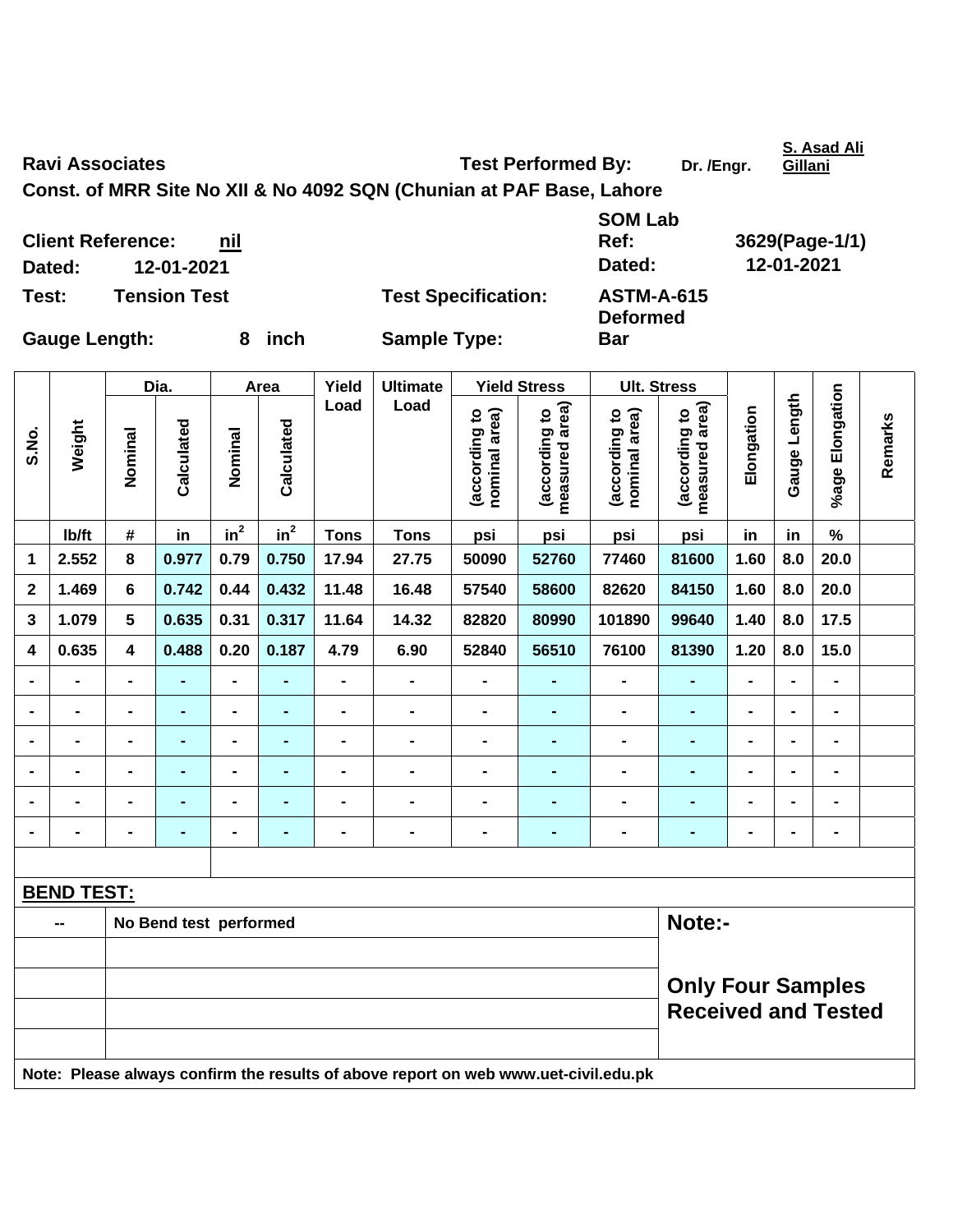Mohsin Farooq Khokhar **Test Performed By:** Dr. /Engr.

**APE (Civ), DHA, Main Office Complex, A Block Commercial Area Ph-VI, Lahore** 

| <b>Client Reference:</b> |                                     |      | 520/UET-Lab Test. Hashmi/Maint | <b>SOM Lab</b><br>Ref:              | 3630(Page-1/1) |
|--------------------------|-------------------------------------|------|--------------------------------|-------------------------------------|----------------|
| Dated:                   | 11-01-2021                          |      |                                | Dated:                              | 12-01-2021     |
| Test:                    | <b>Tension Test &amp; Bend Test</b> |      | <b>Test Specification:</b>     | <b>ASTM-A-615</b>                   |                |
| <b>Gauge Length:</b>     |                                     | inch | <b>Sample Type:</b>            | <b>Deformed Bar (Ittefag Steel)</b> |                |

|                |                   |                | Dia.           |                 | Area            | Yield                                                            | <b>Ultimate</b>                                                                     |                                | <b>Yield Stress</b>                | <b>Ult. Stress</b>             |                                 |                |                |                 |         |
|----------------|-------------------|----------------|----------------|-----------------|-----------------|------------------------------------------------------------------|-------------------------------------------------------------------------------------|--------------------------------|------------------------------------|--------------------------------|---------------------------------|----------------|----------------|-----------------|---------|
| S.No.          | Weight            | Nominal        | Calculated     | Nominal         | Calculated      | Load                                                             | Load                                                                                | (according to<br>nominal area) | area)<br>(according to<br>measured | nominal area)<br>(according to | measured area)<br>(according to | Elongation     | Gauge Length   | %age Elongation | Remarks |
|                | Ib/ft             | $\#$           | in             | in <sup>2</sup> | in <sup>2</sup> | <b>Tons</b>                                                      | <b>Tons</b>                                                                         | psi                            | psi                                | psi                            | psi                             | in             | in             | $\%$            |         |
| 1              | 2.683             | 8              | 1.002          | 0.79            | 0.788           | 29.77                                                            | 37.79                                                                               | 83100                          | 83310                              | 105490                         | 105760                          | 1.30           | 8.0            | 16.3            |         |
| $\mathbf{2}$   | 2.597             | 8              | 0.986          | 0.79            | 0.763           | 26.12                                                            | 36.00                                                                               | 72910                          | 75490                              | 100510                         | 104070                          | 1.40           | 8.0            | 17.5            |         |
| 3              | 1.508             | $6\phantom{1}$ | 0.751          | 0.44            | 0.443           | 15.39                                                            | 19.27                                                                               | 77160                          | 76630                              | 96570                          | 95920                           | 1.10           | 8.0            | 13.8            |         |
| 4              | 1.522             | 6              | 0.754          | 0.44            | 0.447           | 14.48                                                            | 20.08                                                                               | 72560                          | 71420                              | 100660                         | 99080                           | 1.10           | 8.0            | 13.8            |         |
|                |                   | -              | $\blacksquare$ | $\blacksquare$  |                 | $\blacksquare$                                                   | $\blacksquare$                                                                      | $\blacksquare$                 | $\blacksquare$                     | $\blacksquare$                 | $\blacksquare$                  | $\blacksquare$ |                | $\blacksquare$  |         |
|                | $\blacksquare$    | $\blacksquare$ | $\blacksquare$ | $\blacksquare$  | $\blacksquare$  | $\blacksquare$                                                   | $\blacksquare$                                                                      | $\blacksquare$                 | $\blacksquare$                     | $\blacksquare$                 | $\blacksquare$                  | $\blacksquare$ |                | $\blacksquare$  |         |
|                | $\blacksquare$    | $\blacksquare$ | $\blacksquare$ | $\blacksquare$  | $\blacksquare$  | $\blacksquare$                                                   | $\blacksquare$                                                                      | $\blacksquare$                 | $\blacksquare$                     | $\blacksquare$                 | $\blacksquare$                  | $\blacksquare$ |                | $\blacksquare$  |         |
|                |                   |                | $\blacksquare$ | $\blacksquare$  |                 |                                                                  | $\blacksquare$                                                                      |                                |                                    |                                | ÷,                              |                |                | $\blacksquare$  |         |
|                |                   |                |                | $\blacksquare$  |                 |                                                                  | $\blacksquare$                                                                      |                                |                                    |                                | $\blacksquare$                  |                |                | $\blacksquare$  |         |
| $\blacksquare$ |                   |                |                | $\blacksquare$  |                 | -                                                                | $\blacksquare$                                                                      | $\blacksquare$                 | $\blacksquare$                     | $\blacksquare$                 | -                               | $\blacksquare$ | $\blacksquare$ | $\blacksquare$  |         |
|                |                   |                |                |                 |                 |                                                                  |                                                                                     |                                |                                    |                                |                                 |                |                |                 |         |
|                | <b>BEND TEST:</b> |                |                |                 |                 |                                                                  |                                                                                     |                                |                                    |                                |                                 |                |                |                 |         |
|                | # 8               |                |                |                 |                 |                                                                  | Sample bend through 180 degrees Satisfactorily without any crack                    |                                |                                    |                                | Note:-                          |                |                |                 |         |
|                | # 6               |                |                |                 |                 | Sample bend through 180 degrees Satisfactorily without any crack |                                                                                     |                                |                                    |                                |                                 |                |                |                 |         |
|                |                   |                |                |                 |                 |                                                                  | <b>Only Six Samples</b><br><b>Received and Tested</b>                               |                                |                                    |                                |                                 |                |                |                 |         |
|                |                   |                |                |                 |                 |                                                                  | Note: Please always confirm the results of above report on web www.uet-civil.edu.pk |                                |                                    |                                |                                 |                |                |                 |         |

**S, Asad Ali Gillani**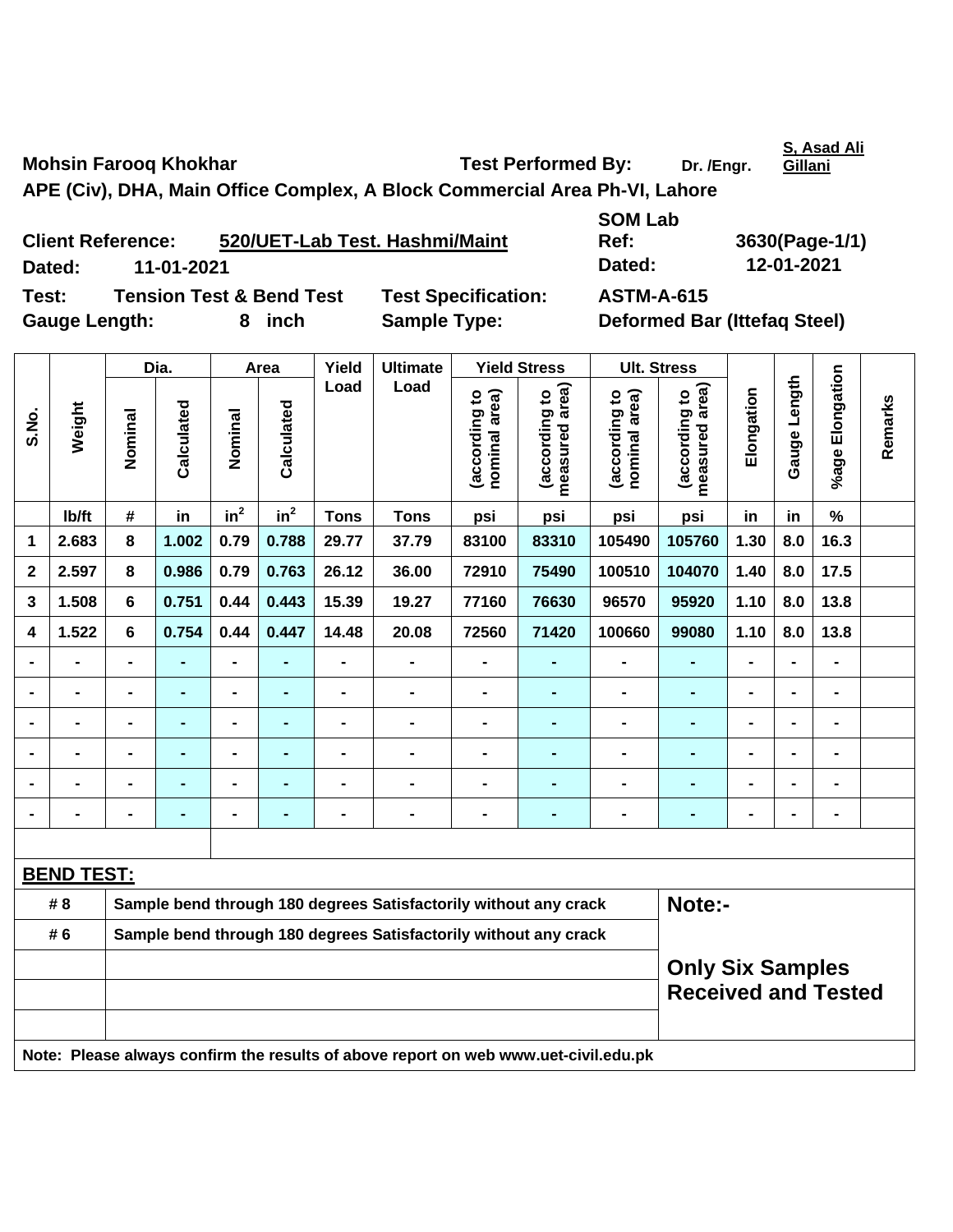**S. Asad Ali Gillani**

**Naeem Yousaf Naeem Yousaf Construction Construction Construction Test Performed By:** Dr. /Engr.

**Resident Engineer, NESPAK, (Pvt) Ltd. (Const: of DHA Office Complex, DHA Bahawalpur)** 

**Client Reference: 4401/NY/05/38 Dated: 07-01-2021 Dated: 12-01-2021 Test: Tension Test & Bend Test Test Specification: ASTM-A-615** 

**SOM Lab Ref: 3631(Page-1/1)** 

**Deformed Bar(SGI** 

**Steel** 

**Gauge Length: 8 inch Sample Type:** 

|              |                   |                         | Dia.           |                | Area       | Yield                                                            | <b>Ultimate</b>                                                                     |                                | <b>Yield Stress</b>                |                                | <b>Ult. Stress</b>              |                |                   |                 |         |
|--------------|-------------------|-------------------------|----------------|----------------|------------|------------------------------------------------------------------|-------------------------------------------------------------------------------------|--------------------------------|------------------------------------|--------------------------------|---------------------------------|----------------|-------------------|-----------------|---------|
| S.No.        | Weight            | Nominal                 | Calculated     | Nominal        | Calculated | Load                                                             | Load                                                                                | (according to<br>nominal area) | area)<br>(according to<br>measured | nominal area)<br>(according to | measured area)<br>(according to | Elongation     | Length<br>Gauge I | %age Elongation | Remarks |
|              | lb/ft             | #                       | in             | $in^2$         | $in^2$     | <b>Tons</b>                                                      | <b>Tons</b>                                                                         | psi                            | psi                                | psi                            | psi                             | in             | in                | %               |         |
| 1            | 2.656             | 8                       | 0.997          | 0.79           | 0.781      | 23.85                                                            | 37.38                                                                               | 66590                          | 67360                              | 104360                         | 105560                          | 1.20           | 8.0               | 15.0            |         |
| $\mathbf{2}$ | 2.574             | 8                       | 0.981          | 0.79           | 0.756      | 22.53                                                            | 36.62                                                                               | 62890                          | 65720                              | 102220                         | 106820                          | 1.30           | 8.0               | 16.3            |         |
| 3            | 1.532             | 6                       | 0.757          | 0.44           | 0.450      | 13.00                                                            | 19.93                                                                               | 65150                          | 63700                              | 99890                          | 97670                           | 1.50           | 8.0               | 18.8            |         |
| 4            | 1.490             | 6                       | 0.747          | 0.44           | 0.438      | 12.66                                                            | 19.80                                                                               | 63460                          | 63750                              | 99230                          | 99680                           | 1.30           | 8.0               | 16.3            |         |
| 5            | 0.639             | $\overline{\mathbf{4}}$ | 0.489          | 0.20           | 0.188      | 5.73                                                             | 8.72                                                                                | 63180                          | 67210                              | 96110                          | 102250                          | 1.10           | 8.0               | 13.8            |         |
| 6            | 0.641             | 4                       | 0.489          | 0.20           | 0.188      | 5.56                                                             | 8.58                                                                                | 61270                          | 65180                              | 94650                          | 100690                          | 1.20           | 8.0               | 15.0            |         |
|              |                   | $\blacksquare$          | $\blacksquare$ | $\blacksquare$ |            | $\blacksquare$                                                   | $\blacksquare$                                                                      | $\blacksquare$                 | $\blacksquare$                     | $\blacksquare$                 | $\blacksquare$                  | $\blacksquare$ |                   | $\blacksquare$  |         |
|              |                   |                         | $\blacksquare$ | $\blacksquare$ |            | $\blacksquare$                                                   | $\blacksquare$                                                                      | $\blacksquare$                 | $\blacksquare$                     |                                | $\blacksquare$                  |                |                   | $\blacksquare$  |         |
|              |                   |                         |                | $\blacksquare$ |            | $\blacksquare$                                                   | $\blacksquare$                                                                      |                                | $\blacksquare$                     |                                | $\blacksquare$                  |                |                   |                 |         |
|              |                   | -                       |                | $\blacksquare$ |            | $\blacksquare$                                                   | $\blacksquare$                                                                      |                                | $\blacksquare$                     |                                | $\blacksquare$                  |                |                   | $\blacksquare$  |         |
|              |                   |                         |                |                |            |                                                                  |                                                                                     |                                |                                    |                                |                                 |                |                   |                 |         |
|              | <b>BEND TEST:</b> |                         |                |                |            |                                                                  |                                                                                     |                                |                                    |                                |                                 |                |                   |                 |         |
|              | # 8               |                         |                |                |            |                                                                  | Sample bend through 180 degrees Satisfactorily without any crack                    |                                |                                    |                                | Note:-                          |                |                   |                 |         |
|              | # 6               |                         |                |                |            | Sample bend through 180 degrees Satisfactorily without any crack |                                                                                     |                                |                                    |                                |                                 |                |                   |                 |         |
|              | #4                |                         |                |                |            |                                                                  | Sample bend through 180 degrees Satisfactorily without any crack                    |                                |                                    |                                | <b>Only Nine Samples</b>        |                |                   |                 |         |
|              |                   |                         |                |                |            |                                                                  |                                                                                     |                                |                                    |                                | <b>Received and Tested</b>      |                |                   |                 |         |
|              |                   |                         |                |                |            |                                                                  | Note: Please always confirm the results of above report on web www.uet-civil.edu.pk |                                |                                    |                                |                                 |                |                   |                 |         |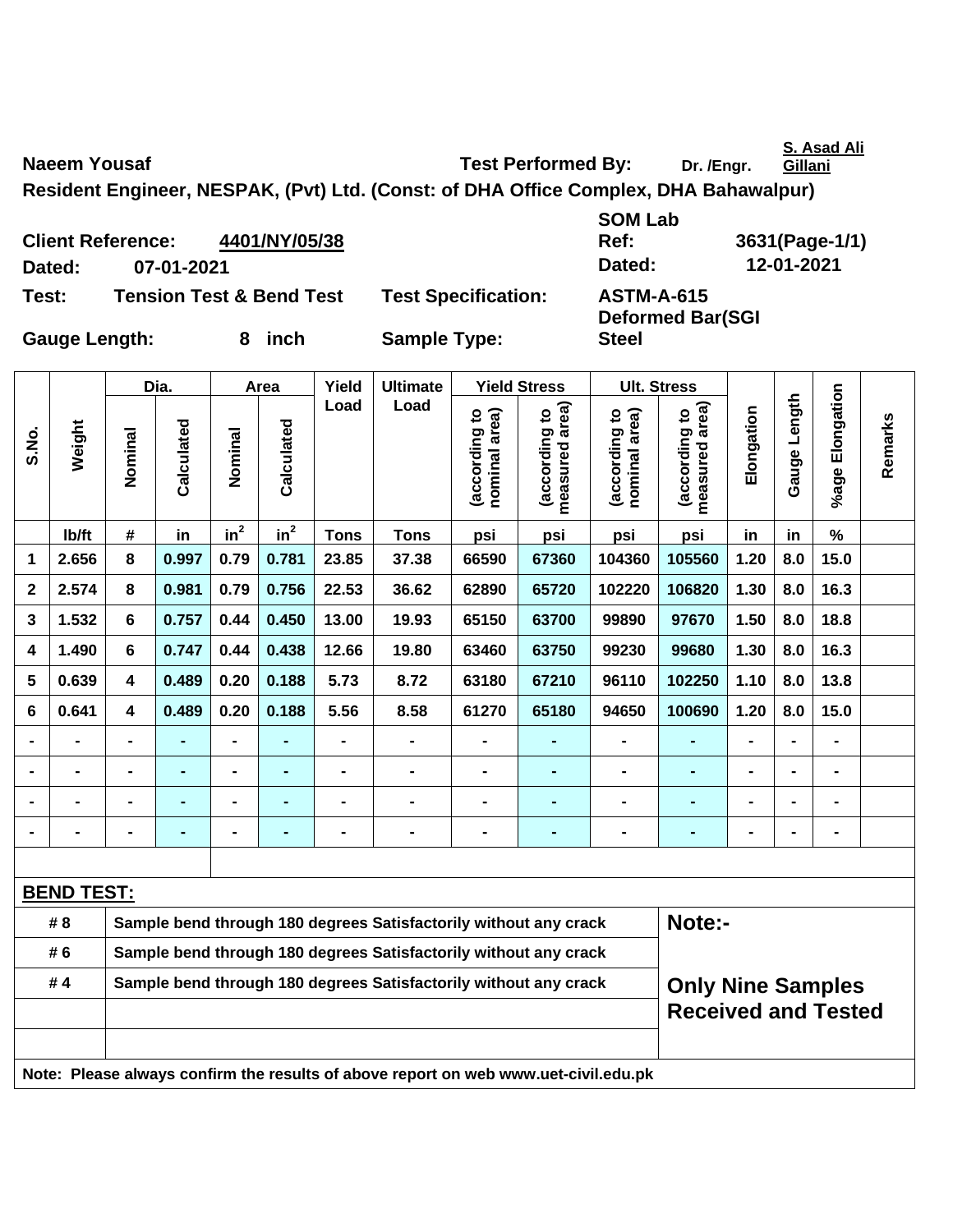**S. Asad Ali Gillani**

Naeem Yousaf **National Contract Performed By:** Dr. /Engr.

**Resident Engineer, NESPAK, (Pvt) Ltd. (Const: of DHA Office Complex, DHA Bahawalpur)** 

**Client Reference: 4401/NY/05/35 Dated: 07-12-2021 Dated: 12-01-2021 Test: Tension Test & Bend Test Test Specification: ASTM-A-615** 

**SOM Lab Ref: 3632(Page-1/1)** 

**Deformed Bar(Kamran** 

**Steel)** 

**Gauge Length: 8 inch Sample Type:** 

|                |                   |                                                                                     | Dia.           |                              | Area           | Yield          | <b>Ultimate</b>                                                  | <b>Yield Stress</b>            |                                 |                                | <b>Ult. Stress</b>              |                |                |                          |         |  |
|----------------|-------------------|-------------------------------------------------------------------------------------|----------------|------------------------------|----------------|----------------|------------------------------------------------------------------|--------------------------------|---------------------------------|--------------------------------|---------------------------------|----------------|----------------|--------------------------|---------|--|
| S.No.          | Weight            | Nominal                                                                             | Calculated     | Nominal                      | Calculated     | Load           | Load                                                             | (according to<br>nominal area) | measured area)<br>(according to | (according to<br>nominal area) | measured area)<br>(according to | Elongation     | Gauge Length   | %age Elongation          | Remarks |  |
|                | lb/ft             | #                                                                                   | in             | in <sup>2</sup>              | $in^2$         | <b>Tons</b>    | <b>Tons</b>                                                      | psi                            | psi                             | psi                            | psi                             | in             | in             | $\%$                     |         |  |
| 1              | 2.657             | 8                                                                                   | 0.997          | 0.79                         | 0.781          | 25.79          | 34.88                                                            | 72000                          | 72830                           | 97380                          | 98510                           | 1.20           | 8.0            | 15.0                     |         |  |
| $\mathbf 2$    | 2.659             | 8                                                                                   | 0.997          | 0.79                         | 0.781          | 27.01          | 35.85                                                            | 75420                          | 76280                           | 100090                         | 101240                          | 1.20           | 8.0            | 15.0                     |         |  |
| 3              | 1.502             | 6                                                                                   | 0.749          | 0.44                         | 0.441          | 13.66          | 20.18                                                            | 68470                          | 68310                           | 101170                         | 100940                          | 1.60           | 8.0            | 20.0                     |         |  |
| 4              | 1.506             | 6                                                                                   | 0.751          | 0.44                         | 0.443          | 13.71          | 20.36                                                            | 68730                          | 68260                           | 102040                         | 101350                          | 1.40           | 8.0            | 17.5                     |         |  |
| $\blacksquare$ |                   | $\blacksquare$                                                                      | $\blacksquare$ | $\blacksquare$               | $\blacksquare$ | $\blacksquare$ | $\blacksquare$                                                   | $\blacksquare$                 | $\blacksquare$                  | $\overline{a}$                 | $\blacksquare$                  | $\blacksquare$ | $\blacksquare$ | $\overline{\phantom{a}}$ |         |  |
| $\blacksquare$ | $\blacksquare$    | $\overline{a}$                                                                      | $\blacksquare$ | $\overline{\phantom{0}}$     | ٠              | $\blacksquare$ | $\blacksquare$                                                   | $\blacksquare$                 | $\blacksquare$                  | $\blacksquare$                 | $\blacksquare$                  | $\blacksquare$ | -              | $\blacksquare$           |         |  |
| $\blacksquare$ | $\blacksquare$    | $\blacksquare$                                                                      | $\blacksquare$ | $\qquad \qquad \blacksquare$ | ٠              | $\blacksquare$ | $\blacksquare$                                                   | $\blacksquare$                 | $\blacksquare$                  | $\blacksquare$                 | ٠                               | $\blacksquare$ |                | $\blacksquare$           |         |  |
|                |                   | $\blacksquare$                                                                      | $\blacksquare$ | $\blacksquare$               | ٠              |                | $\blacksquare$                                                   | $\blacksquare$                 | $\blacksquare$                  |                                | $\blacksquare$                  |                |                | $\blacksquare$           |         |  |
|                |                   |                                                                                     | $\blacksquare$ | $\blacksquare$               |                |                | $\blacksquare$                                                   | $\blacksquare$                 | $\blacksquare$                  |                                | $\blacksquare$                  |                |                |                          |         |  |
| $\blacksquare$ |                   |                                                                                     |                |                              |                |                | $\blacksquare$                                                   | $\blacksquare$                 |                                 |                                | $\blacksquare$                  | $\blacksquare$ |                | $\blacksquare$           |         |  |
|                |                   |                                                                                     |                |                              |                |                |                                                                  |                                |                                 |                                |                                 |                |                |                          |         |  |
|                | <b>BEND TEST:</b> |                                                                                     |                |                              |                |                |                                                                  |                                |                                 |                                |                                 |                |                |                          |         |  |
|                | # 8               |                                                                                     |                |                              |                |                | Sample bend through 180 degrees Satisfactorily without any crack |                                |                                 |                                | Note:-                          |                |                |                          |         |  |
|                | # 6               |                                                                                     |                |                              |                |                | Sample bend through 180 degrees Satisfactorily without any crack |                                |                                 |                                |                                 |                |                |                          |         |  |
|                |                   | <b>Only Six Samples</b><br><b>Received and Tested</b>                               |                |                              |                |                |                                                                  |                                |                                 |                                |                                 |                |                |                          |         |  |
|                |                   | Note: Please always confirm the results of above report on web www.uet-civil.edu.pk |                |                              |                |                |                                                                  |                                |                                 |                                |                                 |                |                |                          |         |  |